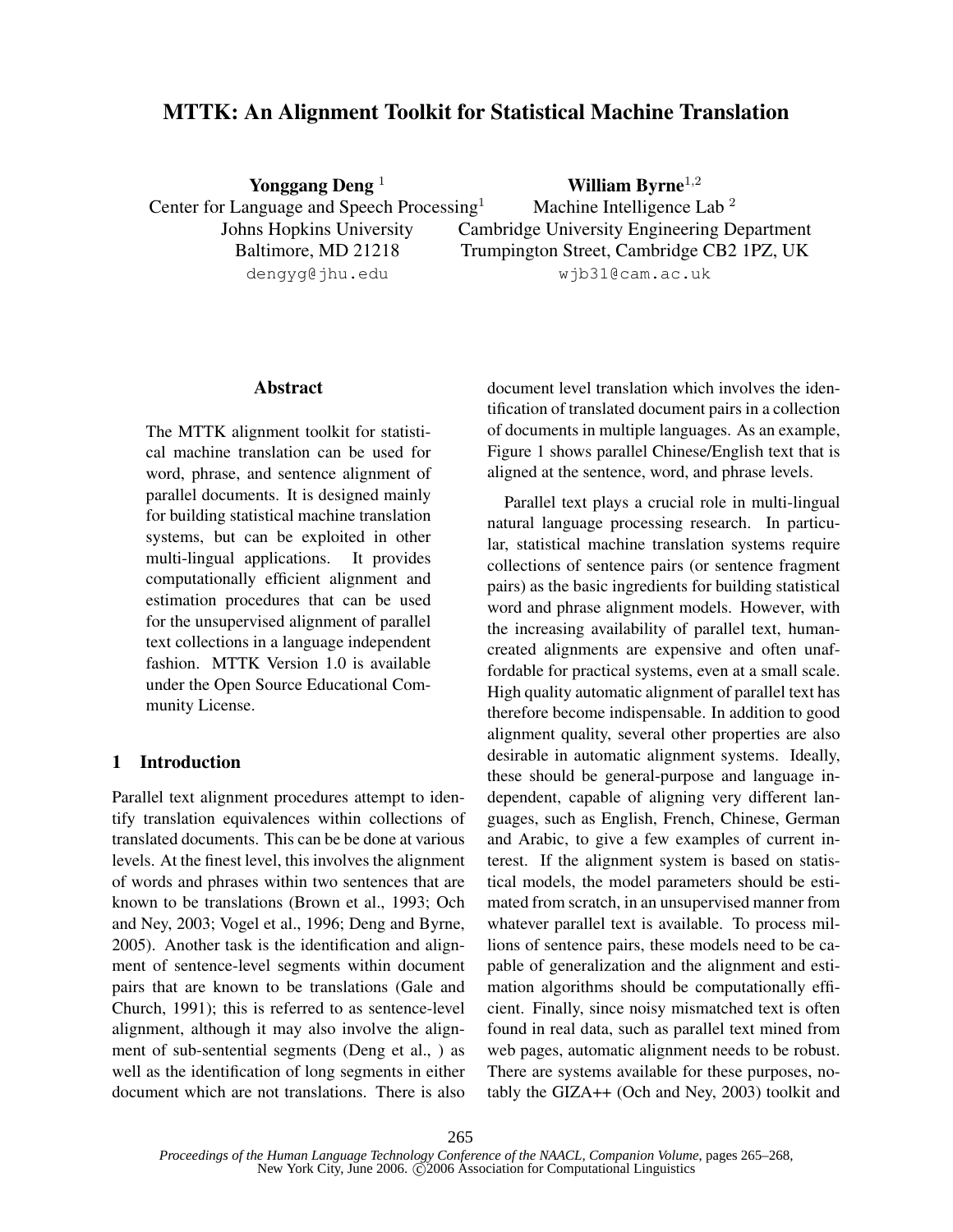

Figure 1: Chinese/English Parallel Corpus Aligned at the Sentence, Word, and Phrase Levels: horizontal lines denote the segmentations of a sentence alignment and arrows denote a word-level mapping.

the Champollion Toolkit (Ma et al., 2004).

This demo introduces MTTK, the Machine Translation Toolkit. The toolkit can be used to train statistical models and perform parallel text alignment at different levels. Target applications include not only machine translation, but also bilingual lexicon induction, cross lingual information retrieval and other multi-lingual applications.

### 2 MTTK Components

MTTK is a collection of C++ programs and Perl and shell scripts that can be used to build statistical alignment models from parallel text. Respective of the text to be aligned, MTTK's functions are categorized into the following two main parts.

#### 2.1 Chunk Alignment

Chunk alignment aims to extract sentence or subsentence pairs from parallel corpora. A chunk can be multiple sentences, a sentence or a subsentence, as required by the application. Two alignment procedures are implemented: one is the widely used dynamic programming procedure that derives monotone alignment of sentence segments (Gale and Church, 1991); the other is divisive clustering procedure that begins by finding coarse alignments that are then iteratively refined by successive binary splitting (Deng et al., ). These two types of alignment procedures complement each other. They can be used together to improve the overall sentence alignment quality.

When translation lexicons are not available, chunk alignment can be performed using lengthbased statistics. This usually can serve as a starting point of sentence alignment. Alignment quality can be further improved when the chunking procedure is based on translation lexicons from IBM Model-1 alignment model (Brown et al., 1993). The MTTK toolkit also generates alignment score for each chunk pair, that can be utilized in post processing, for example in filtering out aligned segments of dubious quality.

#### 2.2 Word and Phrase Alignment

After a collection of sentence or sub-sentence pairs are extracted via chunk alignment procedures, statistical word and phrase alignment models can be estimated with EM algorithms. MTTK provides implementations of various alignment, models including IBM Model-1, Model-2 (Brown et al., 1993), HMM-based word-to-word alignment model (Vogel et al., 1996; Och and Ney, 2003) and HMM-based word-to-phrase alignment model (Deng and Byrne, 2005). After model parameters are estimated, the Viterbi word alignments can be derived. A novel computation performed by MTTK is the genera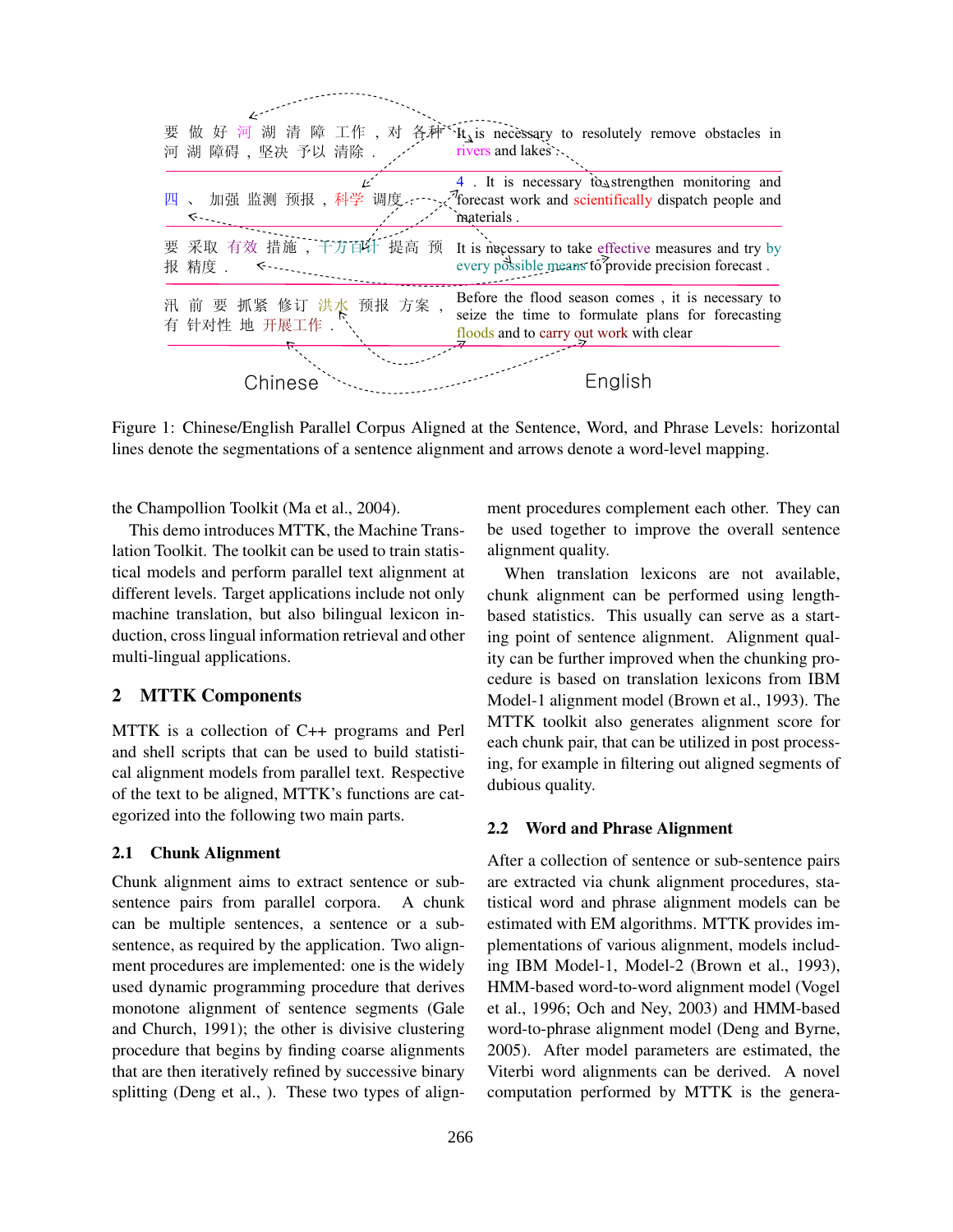tion of model-based phrase pair posterior distributions (Deng and Byrne, 2005), which plays an important role in extracting a phrase-to-phrase translation probabilities.

## 3 MTTK Features

MTTK is designed to process huge amounts of parallel text. Model parameter estimation can be carried out parallel during EM training using multiple CPUs. The entire parallel text is split into parts. During each E-step , statistics are collected parallel over each part, while in the M-steps, these statistics are merged together to update model parameters for next iteration. This parallel implementation not only reduces model training time significantly, it also avoids memory usage issues that arise in processing millions of sentence pairs, since each E-Step need only save and process co-occurrence that appears in its part of the parallel text. This enables building a single model from many millions of sentence pairs.

Another feature of MTTK is language independence. Linguistic knowledge is not required during model training, although when it is available, performance can be improved. Statistical parameters are estimated and learned automatically from data in an unsupervised way. To accommodate language diversity, there are several parameters in MTTK that can be tuned for individual applications to optimize performance.

# 4 A Typical Application of MTTK in Parallel Text Alignment

A typical example of using MTTK is give in Figure 2. It starts with a collection of document pairs. During pre-processing, documents are normalized and tokenized into token sequences. This preprocessing is carried out before using the MTTK, and is usually language dependent, requiring, for example, segmenting Chinese characters into words or applying morphological analyzing to Arabic word sequences.

Statistical models are then built from scratch. Chunk alignment begins with length statistics that can be simply obtained by counting the number of tokens on in each language. The chunk aligning procedure then applies dynamic programming to derive a sentence alignment. After sorting the generated sentence pairs by their probabilities, high quality sentence pairs are then selected and used to train a translation lexicon. As an input for next round chunk alignment, more and better sentence pairs can be extracted and serve as training material for a better translation lexicon. This bootstrapping procedure identifies high quality sentence pairs in an iterative fashion.

To maximize the number of training words for building word and phrase alignment models, long sentence pairs are then processed further using a divisive clustering chunk procedure that derives chunk pairs at the sub-sentence level. This provides additional translation training pairs that would otherwise be discarded as being overly long.

Once all usable chunk pairs are identified in the chunk alignment procedure, word alignment model training starts with IBM Model-1. Model complexity increases gradually to Model-2, and then HMM-based word-to-word alignment model, and finally to HMM-based word-to-phrase alignment model (Deng and Byrne, 2005). With these models, word alignments can be obtained using the Viterbi algorithm, and phrase pair posterior distributions can be computed in building a phrase translation table.

In published experiments we have found that MTTK generates alignments of quality comparable to those generated by GIZA++, where alignment quality is measured both directly in terms of Alignment Error Rate relative to human word alignments and indirectly through the translation performance of systems constructed from the alignments (Deng and Byrne, 2005). We have used MTTK as the basis of translation systems entered into the recent NIST Arabic-English and Chinese-English MT Evaluations as well as the TC-STAR Chinese-English MT evaluation (NIST, 2005; TC-STAR, 2005).

# 5 Availability

MTTK Version 1.0 is released under the Open Source Educational Community License<sup>1</sup>. The tools and documentation are available at http://mi.eng.cam.ac.uk/∼wjb31/distrib/mttkv1/ .

<sup>1</sup> http://www.opensource.org/licenses/ecl1.php